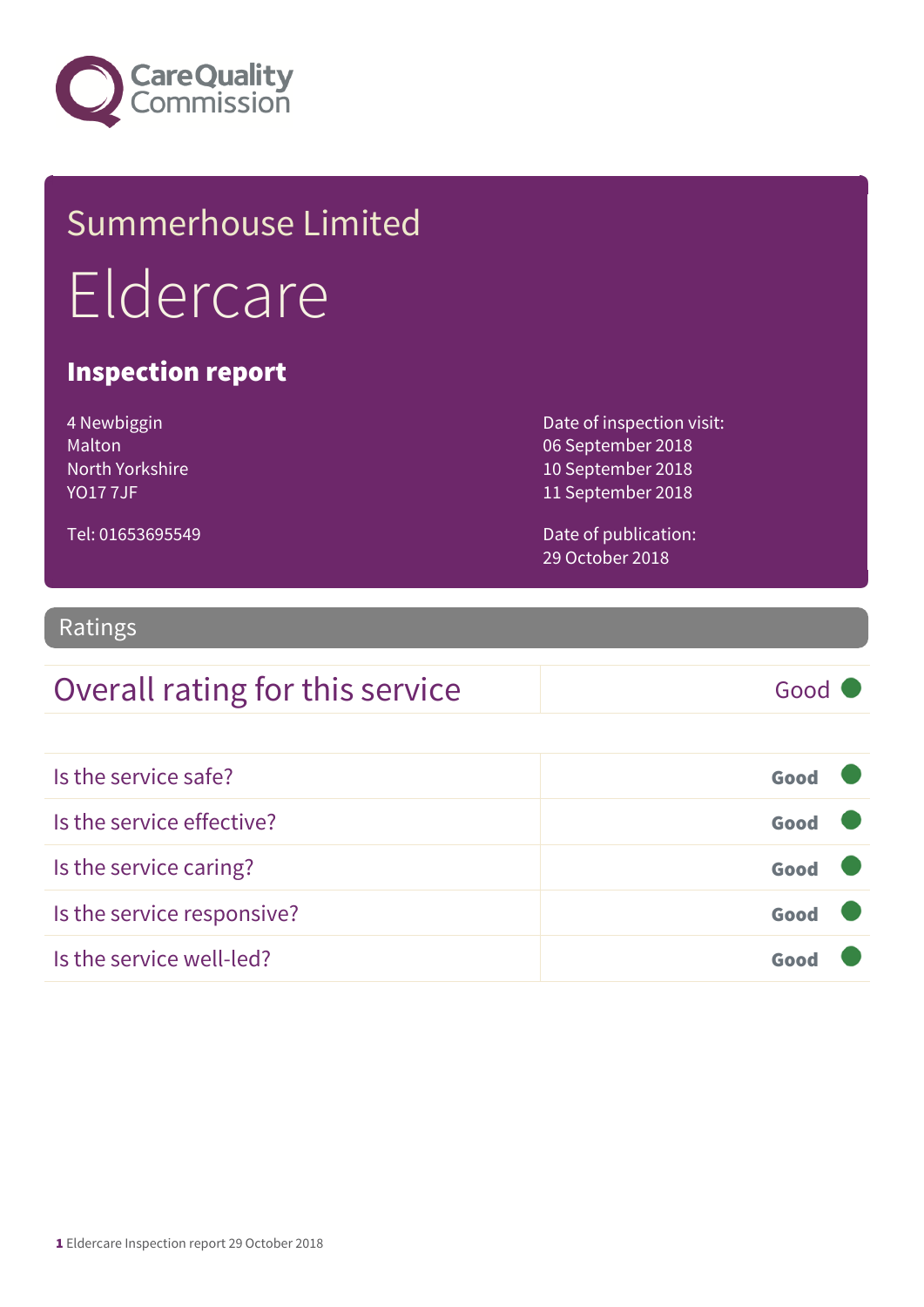#### Summary of findings

#### Overall summary

The inspection started on 6 September and ended on 11 September 2018. The registered manager was given two days' notice of our inspection.

Eldercare is a domiciliary care agency. It provides personal care to people living in their own houses and flats in the community. It provides a service to older adults, some of whom may be living with dementia. At the time of inspection 29 older people used the service. One of the directors, who was also the registered manager, was present throughout the inspection.

At our last inspection the provider was found to be in breach of four regulations. These were Regulation 12 Safe care and treatment, Regulation 18 Staffing, Regulation 19 Fit and proper persons employed and Regulation 17 Good governance.

We asked the provider to take action to make improvements to their quality monitoring systems and processes and ensure they kept complete, accurate and contemporaneous records to ensure they complied with Regulation 17 Good governance. This action has been completed.

Following the last inspection, we met with the provider to asked what they would do and by when to improve the key questions; Is the service Safe? Is the service Effective? Is the service Caring? Is the service Responsive? Is the service Well-led? to at least good.

Risk assessments had been improved to ensure they captured all risks relating to each individual. They had been reviewed an updated when changes in people's need occurred.

Safe recruitment processes were now in place and had been followed. Pre-employment checks had been completed and an induction process followed.

Medicines had been managed safely. Staff had been provided with appropriate training and observations to assess staff competencies within this area had been conducted. Medicine administration records were now collected and audited on a monthly basis to ensure any areas of concern were identified and actioned as soon as possible.

Safeguarding training had been provided and staff we spoke with knew how to raise concerns. They were confident the management team would deal with any concerns raised appropriately.

There were enough staff available to meet people's needs and attend planned care visits. People were supported by a consistent team of staff and pre-admission assessments had been completed to ensure the service could meet people's needs before a package of care was accepted.

A comprehensive training plan was in place to ensure staff had the skills and knowledge to fulfil their roles.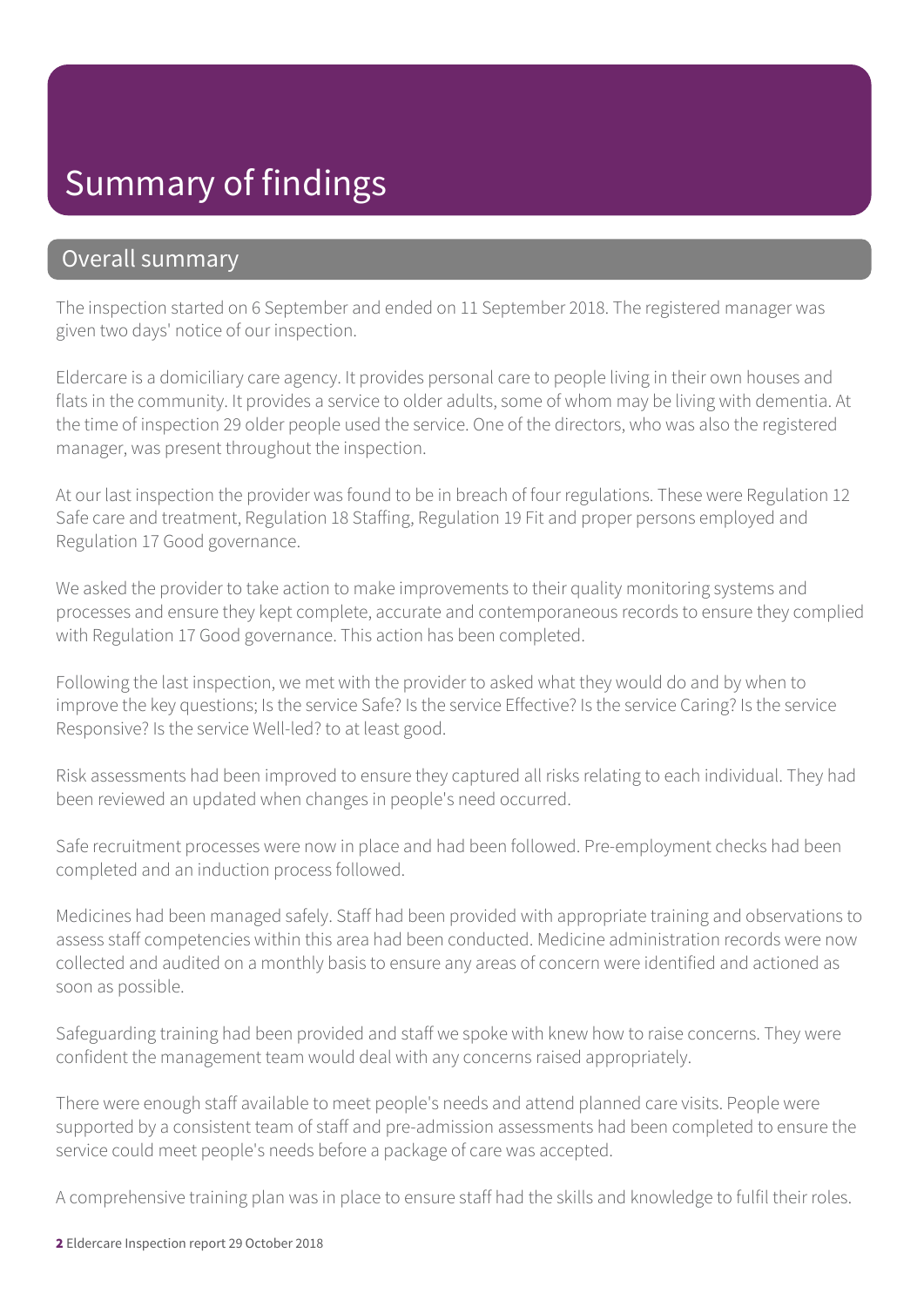An extensive range of training had been provided since the last inspection. Regular one to one supervisions and appraisals had taken place. Staff told us they felt supported.

People were supported to access health professionals when needed and to maintain a healthy balanced diet of their choice.

People were supported to have maximum choice and control of their lives and staff supported them in the least restrictive way possible; the policies and systems in the service supported this practice. People had signed their care plans to consent to the support they were receiving.

People's independence was promoted by staff. Care plans had been further developed to ensure they contained person-centred information and provided clear guidance of the level of support that people required. These had been regularly reviewed to ensure they remained up to date.

People's end of life wishes had been discussed and recorded. Advanced care plans provided staff with information about aspects of the person's life that was important to them.

Complaints had been recorded and responded to in accordance with the provider's policy and procedure. A concerns log had also been introduced to ensure informal concerns raised were addressed accordingly.

Effective quality assurance processes were now in place which were used to highlight any shortfalls in the service. Record showed that when shortfalls had been identified, action had been taken to address concerns.

Feedback from people had been sought on a regular basis to encourage continuous improvement. People told us they could contact the service at any time and were confident any feedback they provided would be listened to.

Following the last inspection, the provider had reviewed their management structure and implemented changes. People, relatives and staff spoke positively of the new management team, their performance and improvements made to the service provided.

This service has been in Special Measures. Services that are in Special Measures are kept under review and inspected again within six months. We expect services to make significant improvements within this timeframe. During this inspection the service demonstrated to us that improvements have been made and is no longer rated as inadequate overall or in any of the key questions. Therefore, this service is now out of Special Measures.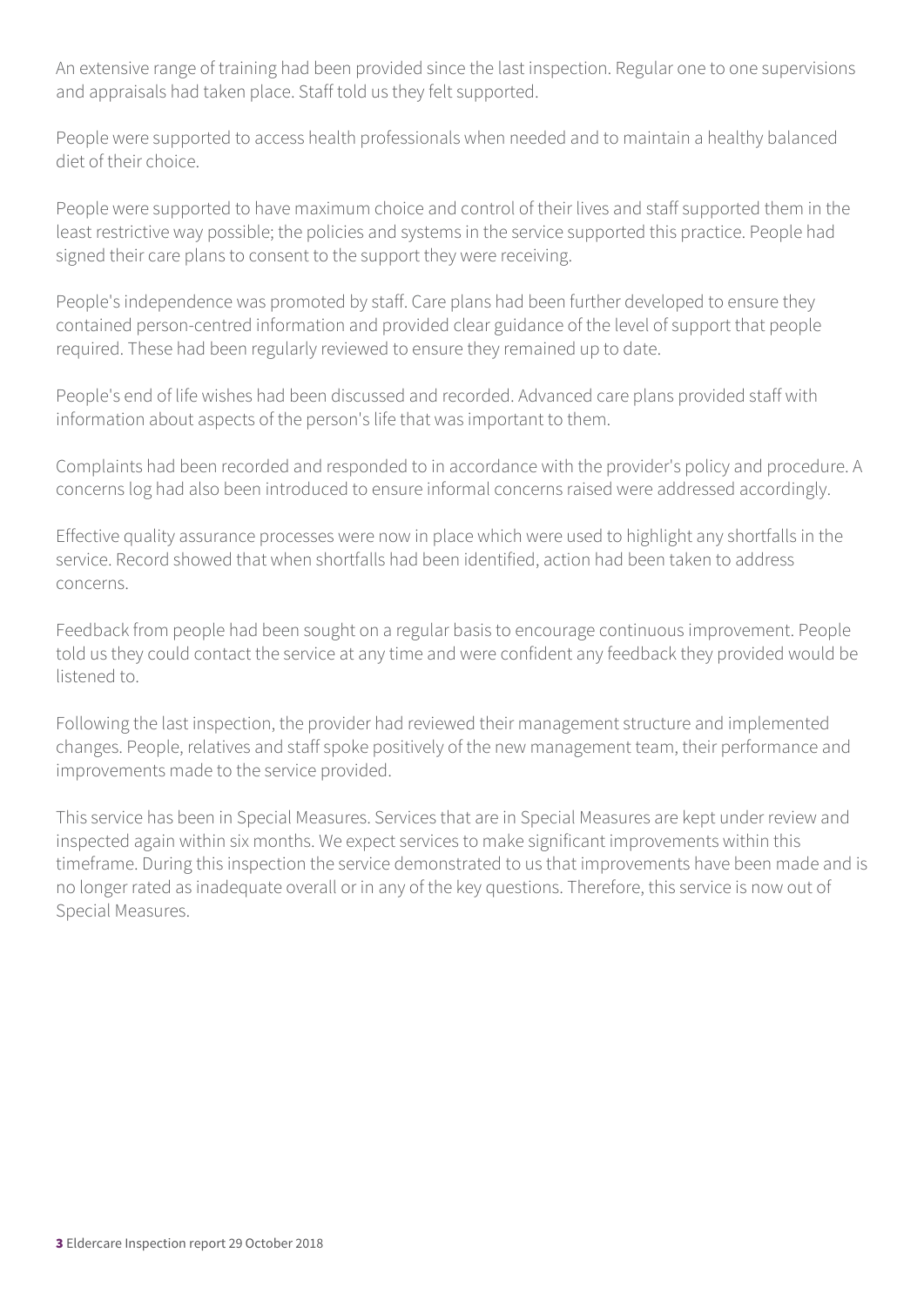#### The five questions we ask about services and what we found

We always ask the following five questions of services.

| Is the service safe?                                                                                                       | Goo  |
|----------------------------------------------------------------------------------------------------------------------------|------|
| The service was safe.                                                                                                      |      |
| Risk management plans were now in place to highlight areas of<br>risk and how this should be managed.                      |      |
| Safe recruitment processes were in place and being followed.                                                               |      |
| Medicines had been managed safely. Appropriate training in this<br>area had been provided.                                 |      |
| Is the service effective?                                                                                                  | Goo  |
| The service was effective.                                                                                                 |      |
| Staff had been provided with training to ensure they had the<br>skills and knowledge required.                             |      |
| Regular supervisions had been conducted to review staffs'<br>performance. Staff felt supported within their role.          |      |
| People were supported with meal preparation where this was<br>required.                                                    |      |
| Staff were aware of the principles of the Mental Capacity Act<br>2005.                                                     |      |
| Is the service caring?                                                                                                     | Goo  |
| The service was caring.                                                                                                    |      |
| Staff promoted people's independence and respected choices<br>they made.                                                   |      |
| People's privacy and dignity was respected by staff who were<br>knowledgeable of people's likes, dislikes and preferences. |      |
| People told us staff were kind, caring and conscientious.                                                                  |      |
| Is the service responsive?                                                                                                 | Good |
| The service was responsive.                                                                                                |      |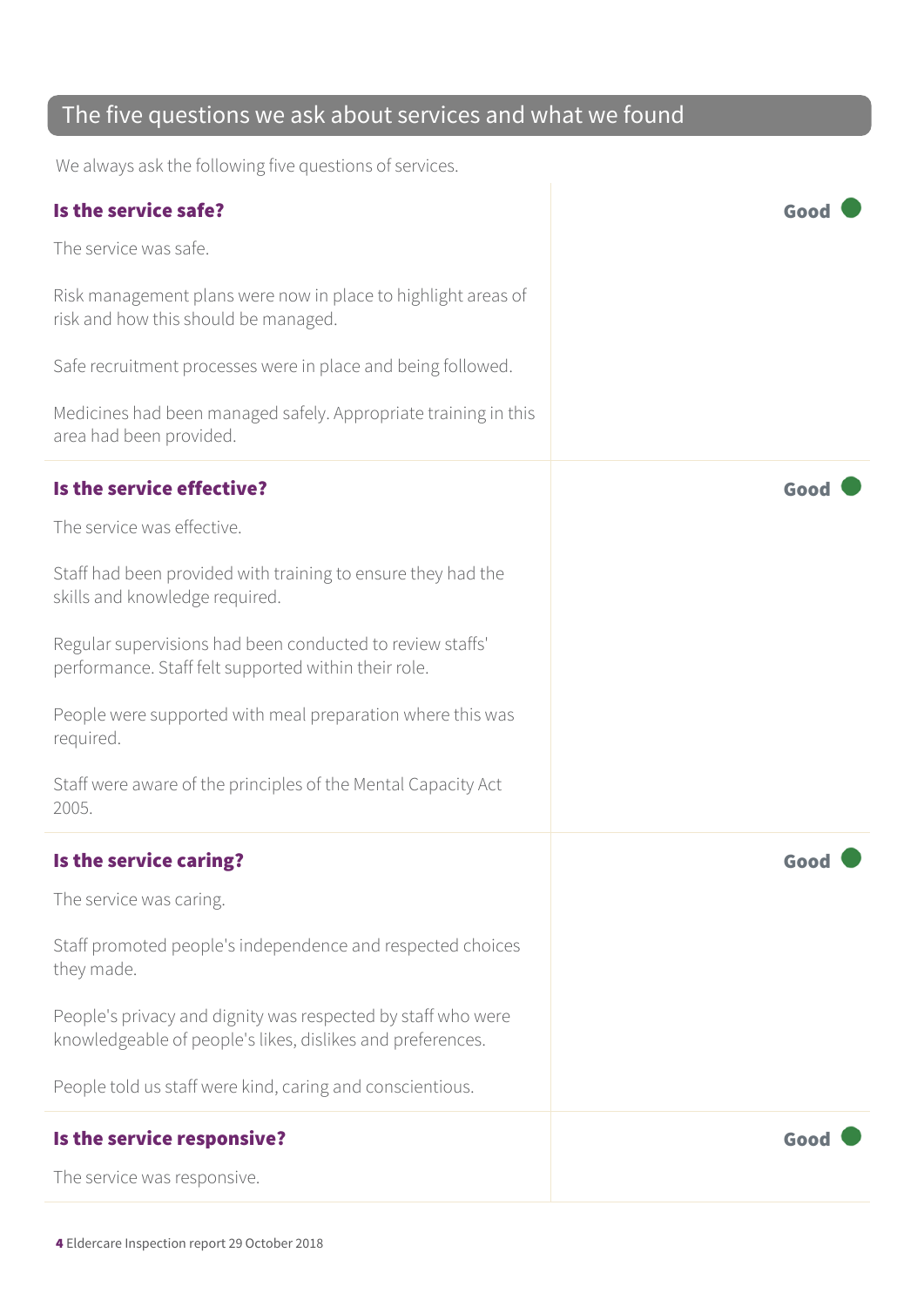| The provider's complaints policy and procedure had been<br>followed. People were confident any concerns would be<br>addressed promptly.                                         |      |
|---------------------------------------------------------------------------------------------------------------------------------------------------------------------------------|------|
| Care plans had been further developed to ensure they contained<br>person-centred information.                                                                                   |      |
| Regular reviews of people's care and support took place to<br>ensure the service continued to meet their needs.                                                                 |      |
| Is the service well-led?                                                                                                                                                        | Good |
| The service was well-led.                                                                                                                                                       |      |
| Effective quality assurance processes were now in place to<br>monitor and improve the service.                                                                                  |      |
| Feedback from people had been sought. Action had been taken<br>when concerns were identified.                                                                                   |      |
| People, relatives and staff spoke positively of the management<br>team. Regular staff meetings now took place that enabled staff<br>to share ideas to help improve the service. |      |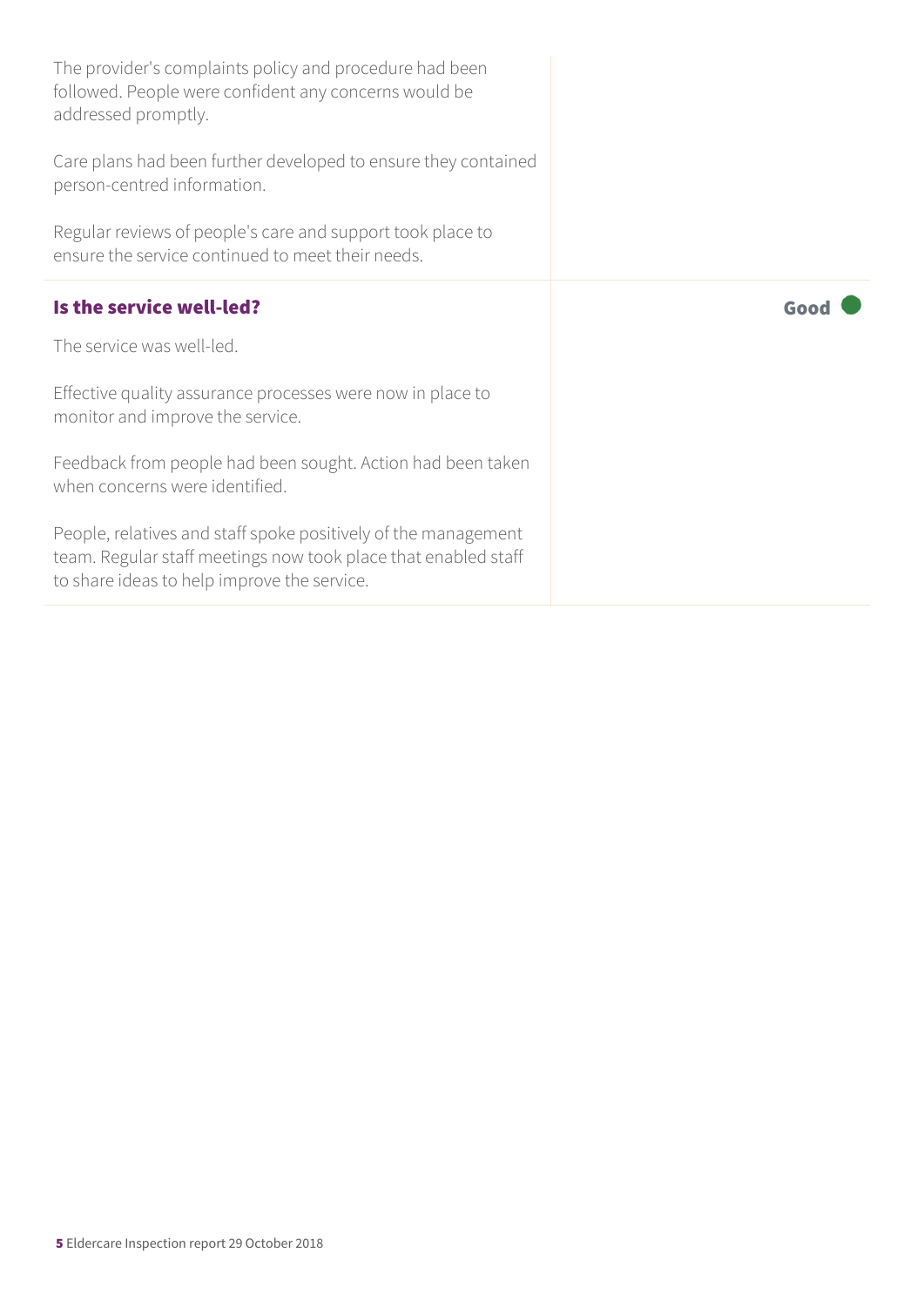

# **Eldercare**

Detailed findings

## Background to this inspection

We carried out this inspection under Section 60 of the Health and Social Care Act 2008 as part of our regulatory functions. This inspection checked whether the provider is meeting the legal requirements and regulations associated with the Health and Social Care Act 2008, to look at the overall quality of the service, and to provide a rating for the service under the Care Act 2014.

Inspection activity started on 6 September and ended on 11 September 2018. The inspection was announced. The provider was given 48 hours' notice because the location provides personal care support to people living in the community and we needed to be sure someone would be available at the office location. The inspection was carried out by one adult social care inspector. Following the inspection site visit, an Expert by Experience contacted people who used the service and relatives to gain their views on the service provided.

As part of planning our inspection, we contacted the local Healthwatch and the local authority safeguarding and quality performance teams to obtain their views about the service. Healthwatch is an independent consumer group, which gathers and represents the views of the public about health and social care services in England. We reviewed information we held about the service, including the notifications we had received from the provider. Notifications are changes, events or incidents the provider is legally obliged to tell us about within required timescales.

The provider sent us their Provider Information Return. This is information we require providers to send us at least once annually to give some key information about the service, what the service does well and improvements they plan to make. We used this information to help plan for the inspection.

During the inspection we reviewed a range of records. These included four people's care records containing care planning documentation, daily records and eight people's medicine records. We looked at four staff files relating to their recruitment, supervision, appraisal and training. We reviewed records relating to the management of the service and a wide variety of policies and procedures.

During the inspection we spoke with five people who used the service and four relatives to gain their views on the service provided. We also spoke with five members of staff including the registered manager, who is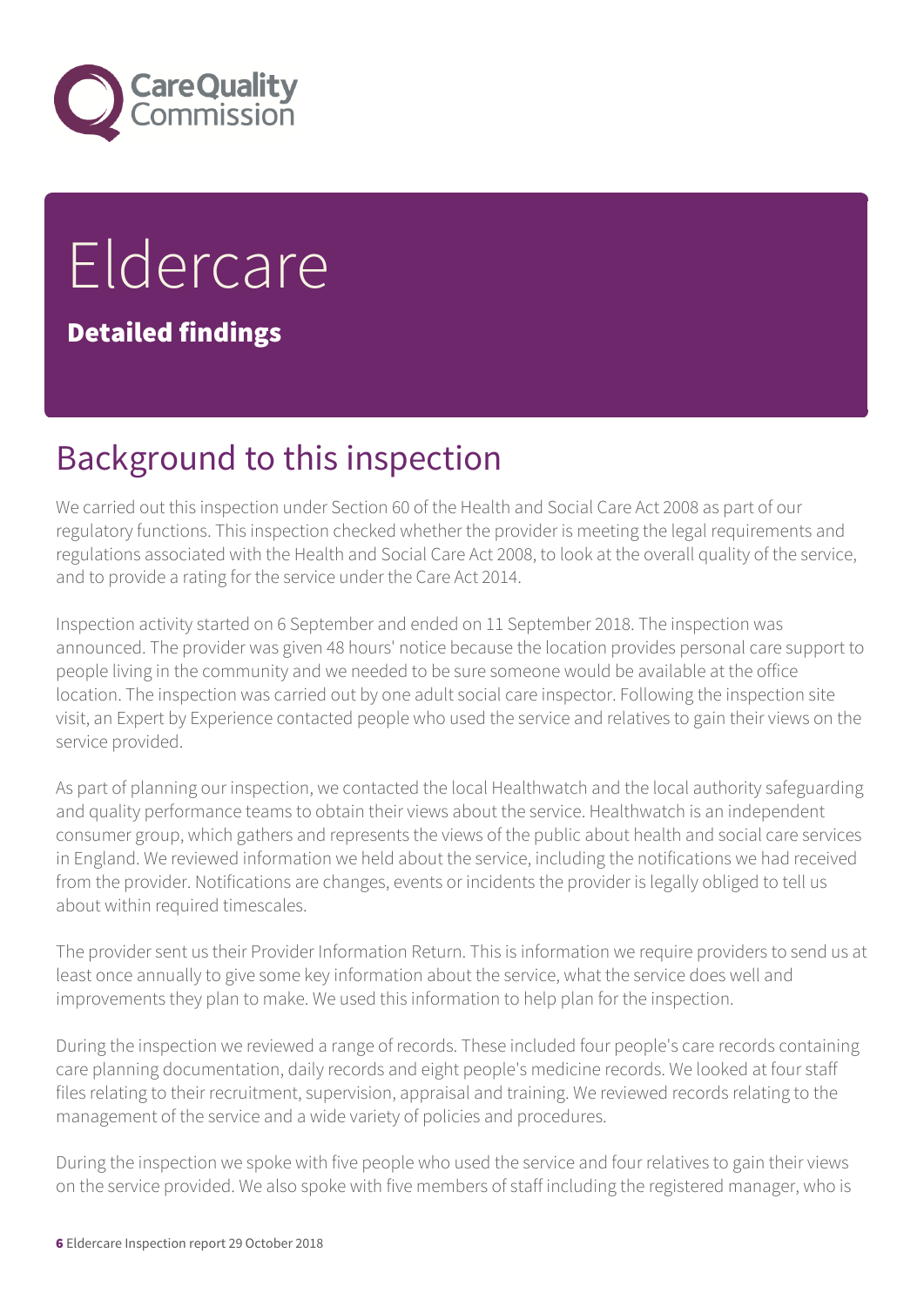also the provider, and the care manager who had responsibility for the day to day management of the service.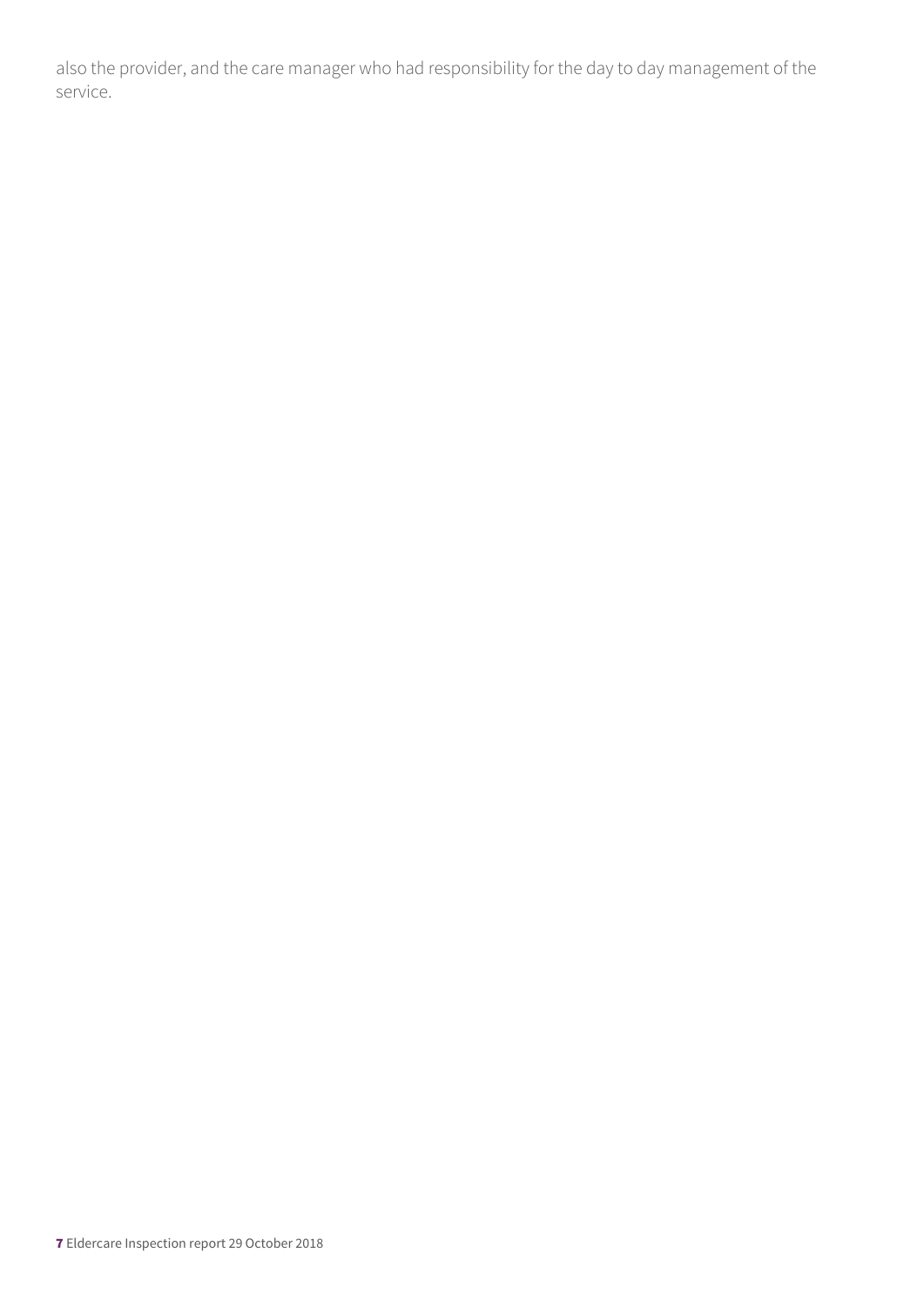## Our findings

At the last inspection in January 2018 we found the service was in breach of Regulation 12 Safe care and treatment. This was because risk assessments were not always in place where required and staff had not been provided with sufficient information to ensure they could manage risk effectively. Accidents and incident forms had not always been recorded appropriately by staff. The registered manager had not reviewed or analysed these forms to identify any trends. Medicines had not been administered or recorded appropriately.

We also found the provider was in breach of Regulation 19 Fit and proper persons employed. This was because safe recruitment processes had not been followed. As a result, we awarded a rating of inadequate.

At this inspection we found considerable improvements had been made to show that the provider was now meeting regulations and providing a safe service.

People and relatives told us the service was safe. Comments included, "The staff are great. I feel safe with them and they always on time", "I feel safe with the carers who come. They come four times a day. If they are going to be very late they always phone. They are meticulous" and "I feel safe. Staff are very good."

Since our last inspection the care manager had reviewed and updated each person's care files to ensure they contained sufficient, accurate information to enable staff to manage risks effectively. We found assessments were now in place for all identified areas of risks including falls, skin integrity and any known medical conditions that could present a risk, such as diabetes.

Risk assessments had been reviewed on a regular basis and updated when people's needs changed. For example, one person's mobility needs had increased. As a result, a review meeting had taken place. The person, their relatives and professionals had attended along with the care manager. Additional mobility aids had been put in place and we found the risk assessment had been updated to reflect this change.

Accident and incident forms were completed by staff and returned to the office where they were now reviewed by management. An accident and incident log had also been developed to evidence management overview, action taken as a result of the accident, and any lessons learnt. Staff we spoke with were aware of the new process in place and the importance of ensuring management were informed of any accidents and incidents which occurred in the community. One member of staff said, "Everything is reported to the office, no matter how minor it may be."

Where people had emergency pendant alarms this was detailed within the care plan. Daily records evidenced that staff ensured people had their pendants on before leaving to ensure they could gain assistance in an emergency.

People's use of medicines was recorded using a medicine administration record (MAR). A MAR is a document showing the medicines a person has been prescribed and the recording when they have been administered.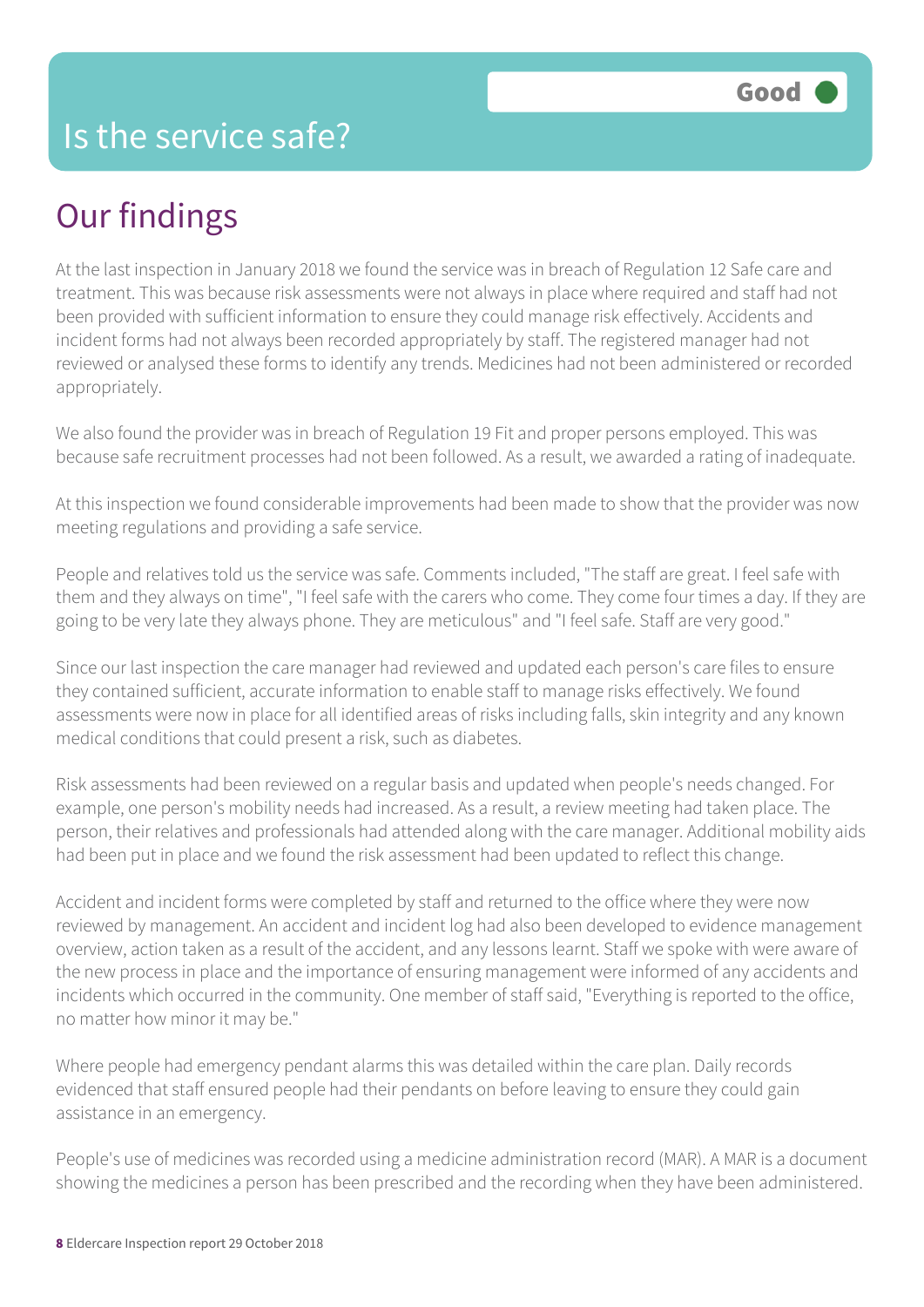A system was now in place to ensure all MARs were returned to the office on a monthly basis. The care manager had taken responsibility for collecting and auditing all MARs to ensure they had been completed correctly. We looked at ten MARs and found they contained sufficient information which included the dose, frequency and strength of each medicine. They had all been completed appropriately by staff.

Training records showed that all staff who were responsible for administering medicines had now received appropriate training. The registered manager had also introduced a medicine administration observation form. Observations had been conducted on all staff who administered medicines to ensure they were competent in this area. A training plan had been developed to ensure refresher training was provided regularly to allow staff to keep up to date with best practice.

Records now clearly showed that the registered manager had taken action when concerns in relation to medicines had been identified. For example, one member of staff had failed to administer a prescribed dose of medicine to a person. The member of staff was required to completed refresher medicines training and had their competencies re-assessed by management.

A recruitment checklist had been introduced so the registered manager could clearly monitor all stages of the recruitment processes. We looked at three staff recruitment files and found appropriate preemployment checks had been completed. References were requested and interviews had been recorded. Any gaps in employment history were now explored during the interview process. The registered manager told us, "We started to implement improvements after the last inspection. We understood what the shortfalls were and we were keen to make sure we improved. The recruitment process that is now in place is robust." We did identify that not all references had been dated to evidence they had been received prior to employment commencing. The care manager took action to address this during the inspection process.

Safeguarding training had been delivered to all staff in June 2018. Staff we spoke with were able to describe the process they would follow if they suspected abuse, such as contacting the management team or local authority safeguarding team. One member of staff said, "I was confident I knew about safeguarding but the training helped me to refresh. I am sure all staff would report anything they were concerned about." The care manager told us they had developed good relationships with the local authority safeguarding team and often contacted them if there was anything they were unsure of. The registered manager and care manager had also commenced a level 4 safeguarding training qualification to improve their knowledge.

An on-call system was in operation when the office was closed. This was managed by the care manager and senior care staff at the service on a rota system. People and staff we spoke with told us they were able to contact the on call outside of normal office hours and had never experienced any issues. One person said, "Day or night I know I can always ring them. I have never had any problems at all."

We found there was enough staff available to provide the support that people required. Rotas were produced one week in advance and staff annual leave was managed to ensure service delivery would not be affected. Rotas showed that people were supported by a consistent team of staff. Staff generally worked set shift patterns which meant that people received support at a consistent time. People we spoke with confirmed this. Comments included, "They were struggling with staff a while back but everything is much more settled now" and "They are usually on time but they do ring me if they are going to be late."

The registered manager was keen to explain improvements that had been made to the service since the last inspection and any lessons learnt. They demonstrated they had taken action to address shortfalls in relation to the concerns found at the last inspection. They said, "We have all worked extremely hard to make improvements. There has been change in the management structure and we now have a dedicated team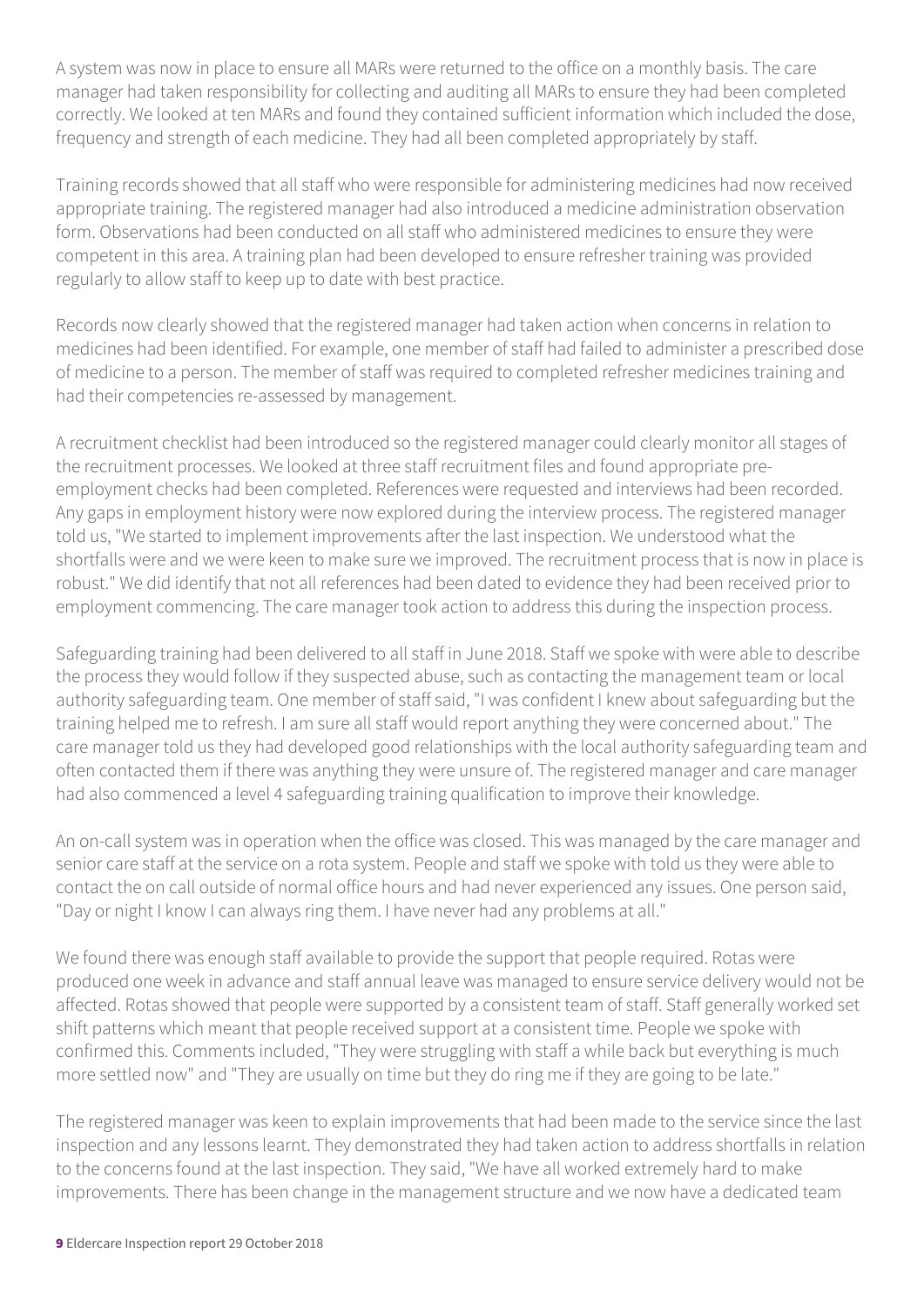which is working really well. We understand the shortfalls found and why we needed to improve."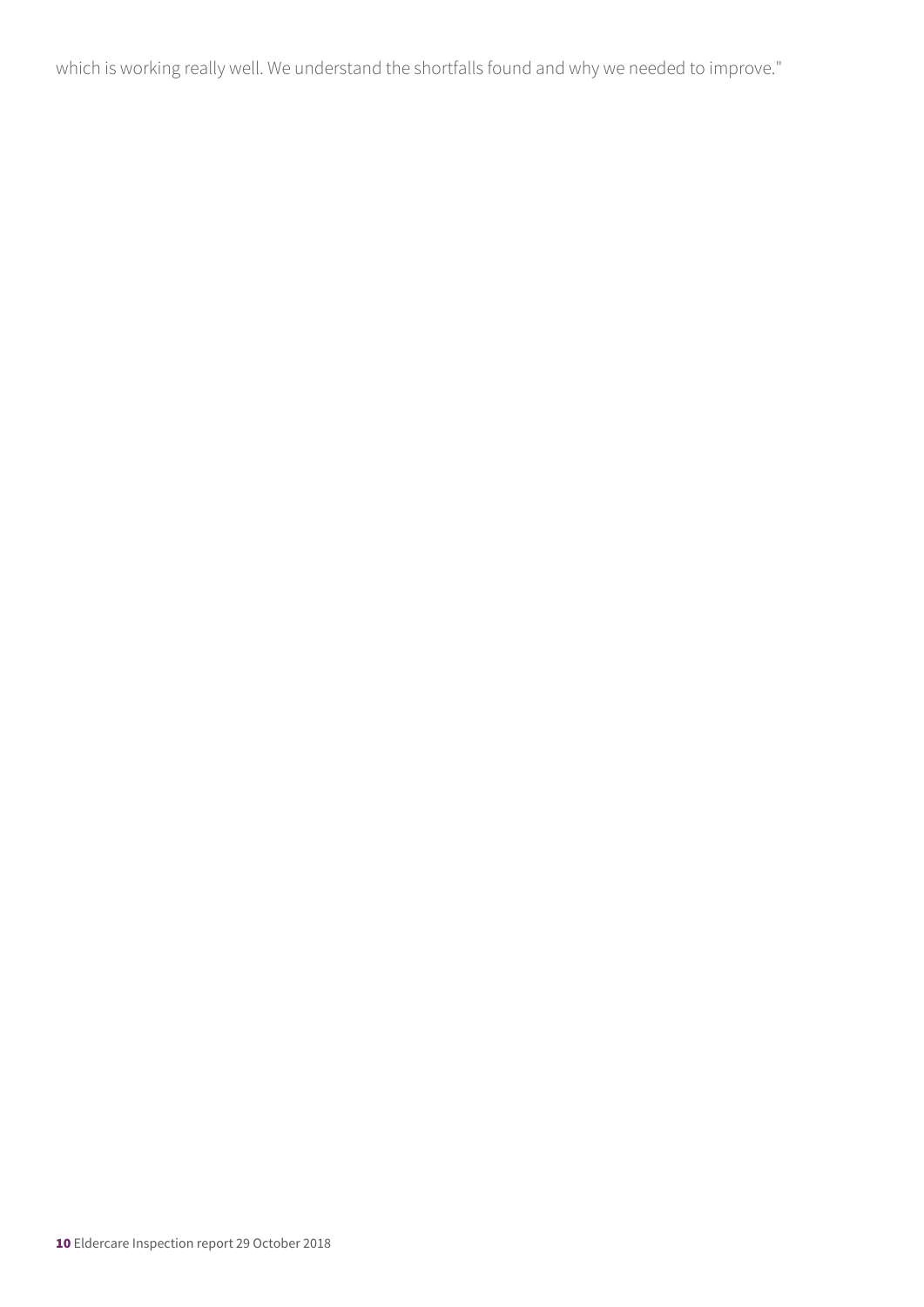#### Is the service effective?

## Our findings

At the last inspection in January 2018 we found the registered provider had failed to provide sufficient support and training to staff. This was a breach of Regulation 18 Staffing. As a result, we awarded a rating of requires improvement.

At this inspection we found improvements had been made to show that the provider was now meeting regulations.

People and relatives told us the service was effective. Comments included, "Staff know exactly what they are doing. They are all very well trained" and "Staff know what they are doing. If I am going away or feel a little under the weather they are straight on to it."

A supervision plan had been developed to ensure the registered manager could monitor when staff supervisions were due. This showed that staff had been provided with regular supervision sessions since our last inspection. The supervision form had also been further developed to fully record discussions that took place, any areas of concern and personal development.

The care manager now completed a 'staff member log' for each member of staff employed. Within this they recorded any concerns that had been identified such as minor concerns from people who used the service, staff and any issues with document recording in relation to each specific staff member. The care manager told us, "I use this information to help plan supervision content. If I have noticed some errors in recordings on documents then the supervision will be based around that. If other staff have complained about their punctuality then we will discuss that and how they can improve." A plan was in place to ensure all staff received an annual appraisal in 2018, with some appraisals already being conducted and recorded.

Staff we spoke with told us they felt supported by management. One member of staff said, "The care manager has been brilliant. You can see they are dedicated and want things to improve. I have had supervisions, training and attended regular staff meetings since the last inspection which are useful."

At the last inspection we found the provider had no formal process in place to ensure staff were competent within their role, as they did not observe staff practice. Observations had now been introduced and were completed by the care manager. They covered areas such as infection control, moving and handling, medication, punctuality, appearance and communication. Each member of staff had received at least one observation in 2018. The care manager explained that moving forward, at least two observations would be conducted for each member of staff per year.

Staff had been provided with training they required to ensure they had the skills and knowledge to carry out their role, which included specialist training in areas such as dementia and special health conditions. Staff were given the opportunity to attend refresher training to ensure their skills and knowledge remained in line with best practice guidance. A training plan was also in place to evidence when future training was planned. We identified that Mental Capacity training had not been delivered. The registered manager agreed to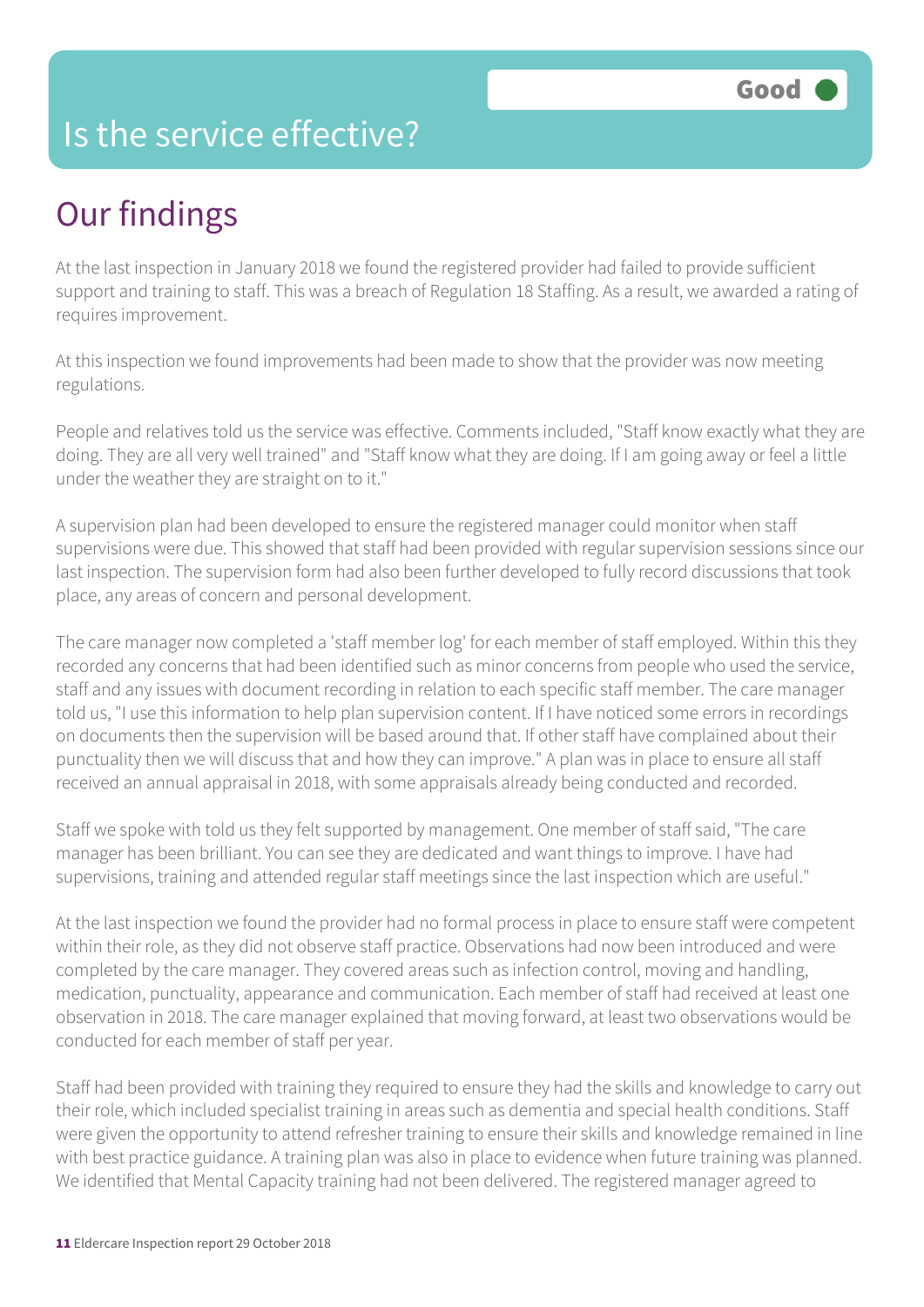source appropriate training in this area.

Staff told us they had attended an induction and records we looked at confirmed this. Staff new to care were required to complete the Care Certificate. The Care Certificate sets out learning outcomes, competences and standards of care expected; it is completed over a 12 week period. New staff were also required to work alongside a more experienced member of staff before working alone in the community. This usually lasted three weeks. One person told us, "I have regular staff but if a new one starts they always come with the regulars until they find their feet." New staff were also subject to a three month probationary period. Records show that probation review meetings had taken place and if all areas of the staffs' performance were satisfactory, a permanent contract had been signed.

The MCA provides a legal framework for making particular decisions on behalf of people who may lack the mental capacity to do so for themselves. The Act requires that as far as possible people make their own decisions and are helped to do so when needed. When they lack mental capacity to take particular decisions, any made on their behalf must be in their best interests and as least restrictive as possible. People can only be deprived of their liberty to receive care and treatment when this is in their best interests and legally authorised under the MCA. The application procedures for this in care homes and hospitals are called the Deprivation of Liberty Safeguards (DoLS). For people living in their own home, this would be authorised via an application to the Court of Protection.

Staff we spoke with understood the requirements of the MCA. We found that the service was working within the principles of the Act, although staff had not received training on this.

People usually consented to care by verbally agreeing to it. Staff told us they asked people if they were happy and understood before support was provided. Care plans evidenced that people had been involved in making decisions around the care and support that was provided, although signed consent was not always evident.

Where people required assistance with meal preparation this was clearly recorded in care files. For example, one care plan stated the person would like a frozen meal at lunch that their relative would buy and a light snack at tea time. Another care plan detailed that a person was diabetic and relatives would help the person plan meals to ensure they were suitable. Care plans also contained details of people's likes and dislikes in relation to nutrition, how they liked their tea or coffee served and preferred times to eat meals.

People we spoke with told us they were happy with the support that was provided. Comments included, "They come on a morning and ask what I would like for breakfast. They leave me a sandwich for lunch and come back at tea time and do my main meal" and "I have fresh meals delivered that staff heat up for me. I always choose what I would want."

The service had good working relationships with local GP practices, district nurses and other professionals. Information regarding people's GP's and other professionals involved in their care was recorded in people's care records. People we spoke with told us they could access their own GP whenever needed. One person said, "The staff are on the ball. They notice when things are not right and ask if they can ring the GP and my family to be on the safe side. I like that they are so observant."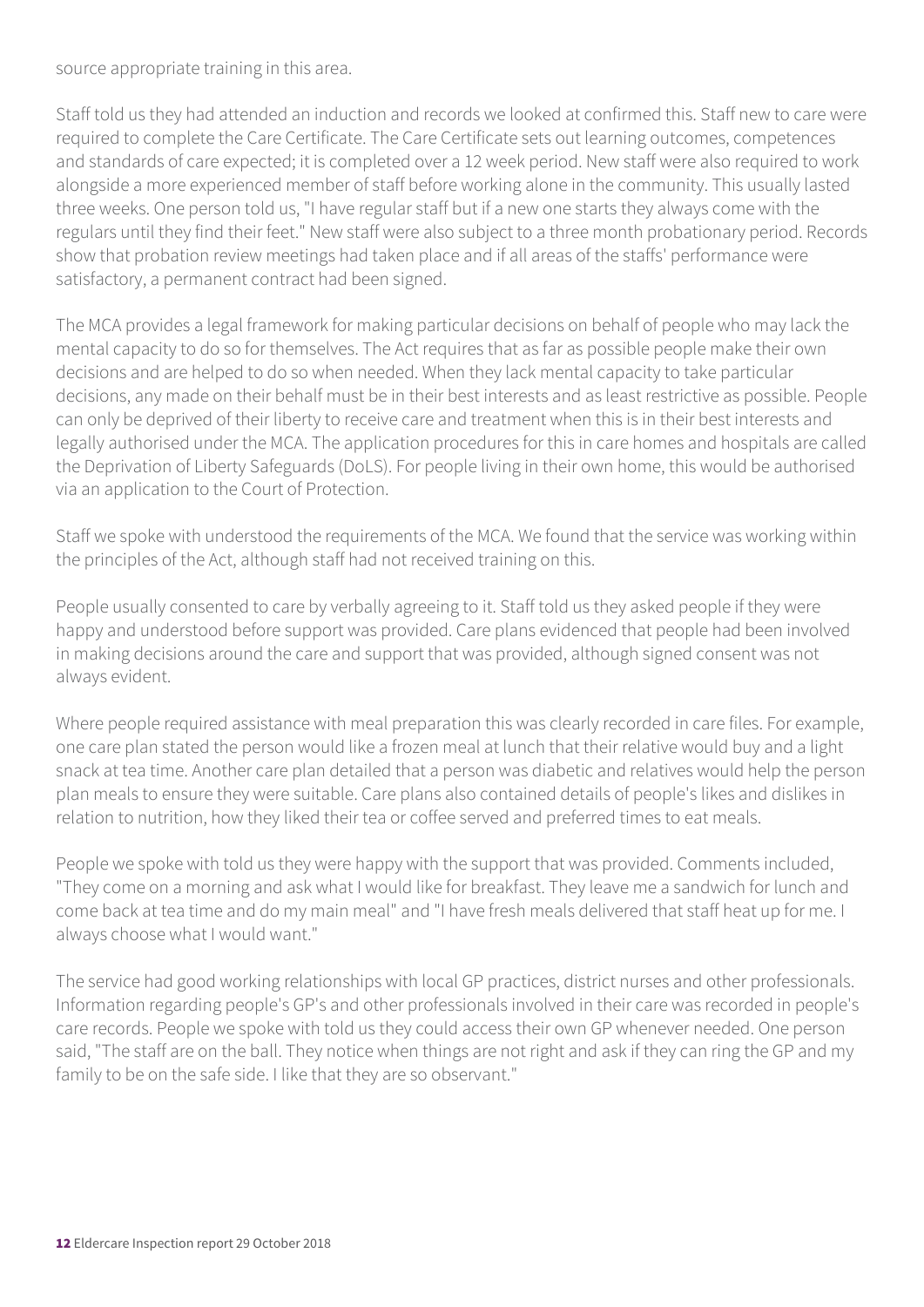## Our findings

At the last inspection in January 2018 we found the service was not always caring. This was because staff did not feel their confidentiality was respected and were not always provided with relevant information when visiting a person for the first time, which on occasion had caused distress to people. At this inspection we found improvements had been made.

People and relatives told us the service was caring. Comments included, "Staff cater for [person's name] needs and are good at communicating. They show they really do care" and "They are all very caring and conscientious. Communication is very good and they listen to me."

Staff we spoke with told us due to the changes in the management structure the issues with regards to confidentiality had been addressed. One member of staff said, "Things are much better and I feel confident going into the office, discussing concerns and know they will not be shared with others." The registered manager told us, "Following the last inspection I made changes to the management structure after shortfalls were highlighted. We now only have one care manager which means conflict had subsided. Staff know they can speak to me at any time."

Improvements had been made to the information contained within care records. An overview sheet was now in place for each person who used the service which were stored securely in the office. These included important information in relation to each person such as preferred call times, access arrangements and care and support needs. The care manager told us the purpose of these was so that staff could come into the office and read important, relevant information about any new service users to avoid causing any distress.

People we spoke with told us staff promoted their independence. One person said, "Staff visit me once a week to help me in and out of the bath. They all know I can manage to wash on my own and encourage me to do it. They have helped me to build my confidence." Care plans also detailed what areas of support people could manage independently, areas they needed prompting, and areas they needed full assistance. For example, the care plan for one person described how the person was able to stand alone with verbal prompts regarding safety, but would need staff to assist when walking and offer reassurance. This demonstrated staff were provided with information to ensure they could promote people's independence.

All the people and relatives we spoke with told us staff treated them with dignity and respect. One person said, "Staff help me shower. They're very good with privacy and dignity. They always keep me covered and ask if it is okay to do things. They never take over but they know what support I need." A relative we spoke with told us, "They cater for [person's name] needs very well and are really good with communication, constantly taking to them explaining what they are going to do. They always keep [person's name] covered to respect their modesty."

It was clear from discussions with people and information recorded in people's care records that staff respected choices people made. One person told us how they liked their relative to manage their medication, choose clothing and cook meals. This was clearly recorded in the care plan and the person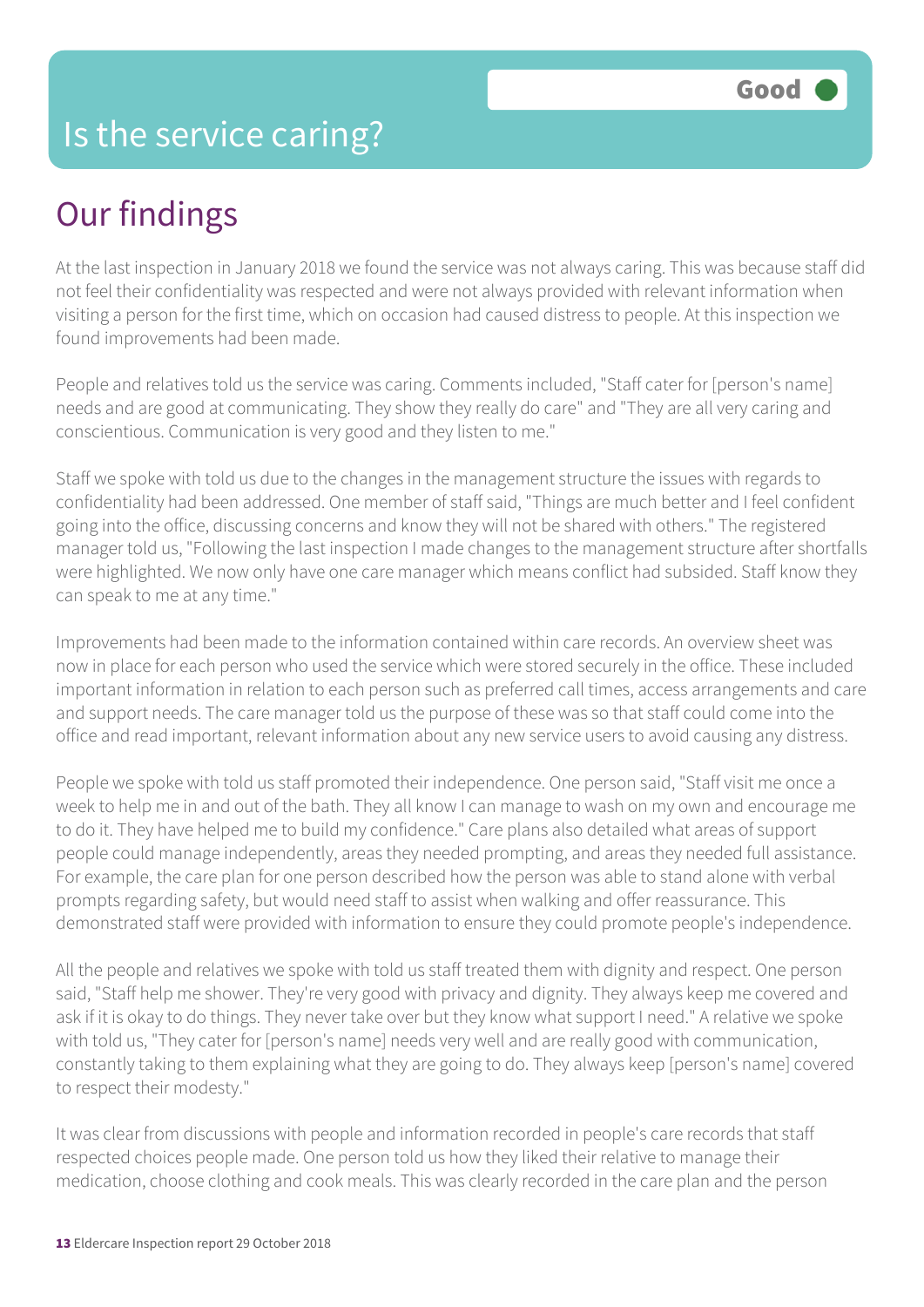confirmed staff always respected this. Another person said, "Everything is my choice. When I first started receiving a service I was asked what support I wanted and that is what I get. The care manager comes and reviews everything to check I am still happy."

Rotas and information recorded in people's daily visit records evidence that people were able to change the allocated time of their visits if they had personal or healthcare appointments. For example, one person had a hospital appointment which meant they needed to be supported earlier in the morning and have a later lunch visit. This had been accommodated. People were also able to request specific staff for personal care, such as bathing or showing, and this was accommodated where possible.

Staff we spoke with were extremely knowledgeable of people's likes, dislikes and preferences which were also recorded in people's care records. One member of staff said, "I visit people on a regular basis so really do get to know their needs and how they like things done. I know how each person likes their breakfast or tea and coffee served, what time they like their visits to be and days relatives visit." A person who used the service told us, "One thing I can say is everything is person centred, how I like it, no questions asked."

People were supported to live according to their wishes and values and had access to advocacy support if this was needed. An advocate acts to speak on a person's behalf who may need support to make sure their views and wishes are known. People told us staff sat and spoke with them about their care and what they wanted and support was delivered to help achieve this.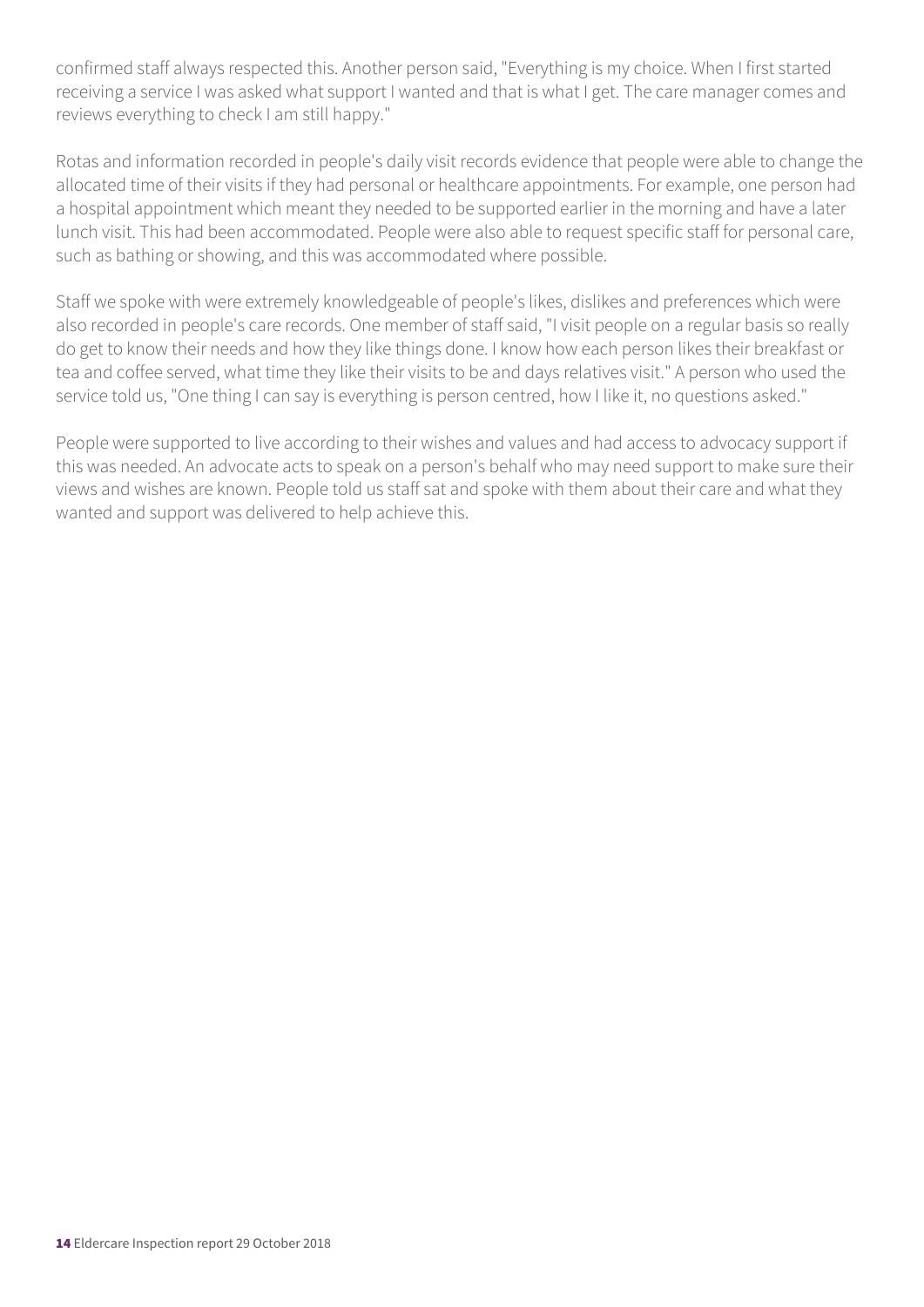#### Is the service responsive?

## Our findings

At the last inspection in January 2018 we found the service was not always responsive and awarded a rating of requires improvement. This was because care plans did not always contain sufficient information in relation to people's support needs and had not been reviewed an updated when there had been changes in people's conditions. We also found that complaints had not always been managed appropriately.

At this inspection we found the required improvements had been made.

People and relatives told us the service was responsive. One person said, "The staff are very observant. If they have any concerns at all they deal with it straight away – I would say that is responsive."

Since our last inspection all care plans had been reviewed and updated to ensure they contained the required level of detail. We looked at four care plans and found they now contained much more personcentred information which focused on each individual and their needs. For example, one care plan stated the person preferred to wear trousers, jumper and slippers during the day, pyjamas when in bed with no socks on at night. It also stated that the person did not wear aftershave but liked a shave every other day.

A further information sheet had also been introduced for each person. The care manager told us the propose of gathering this information was to ensure that all things that the person considered important to them as individuals was considered and understood by staff. The information recorded included if the person had any sensory impairments, religious or cultural needs, social interests and any other things that were of importance to them. For example, one document stated that the person liked to watch TV and read a specific newspaper that was delivered each morning to their home. The information had also been included in the person's care plan which stated, 'staff to get newspaper from letter box each morning and give to [person's name] on breakfast tray with breakfast.' Another detailed how the person had a dog which was of significant importance to them and that staff should 'fuss' it on arrival.

My life history had also been introduced and completed for each person. This included specific details regarding the person's previous employment history, marital status, family relationships, memories from their youth and areas they found of interest. Staff we spoke with told us this information was particularly useful when building relationships with people. One member of staff said, "If we have a little bit of history we can stimulate conversations with people. I love hearing about what people did when they were younger. I could listen to them for hours. I think people enjoy telling their stories too."

There was clear evidence that regular care plan reviews had been completed by the care manager to ensure the support provided continued to meet people's needs. Records of these reviews included any changes that were required and who had been involved in discussions. We found these had not always been signed by people to evidence their involvement. However, people we spoke with told us they had been fully involved in such reviews. One person said, "[Care manager's name] comes out every couple of months to check everything over. We have a chat to make sure I am happy. If I am not [care manager's name] is straight on to it and it is sorted straight away. I ask them to keep my relatives informed and they always do."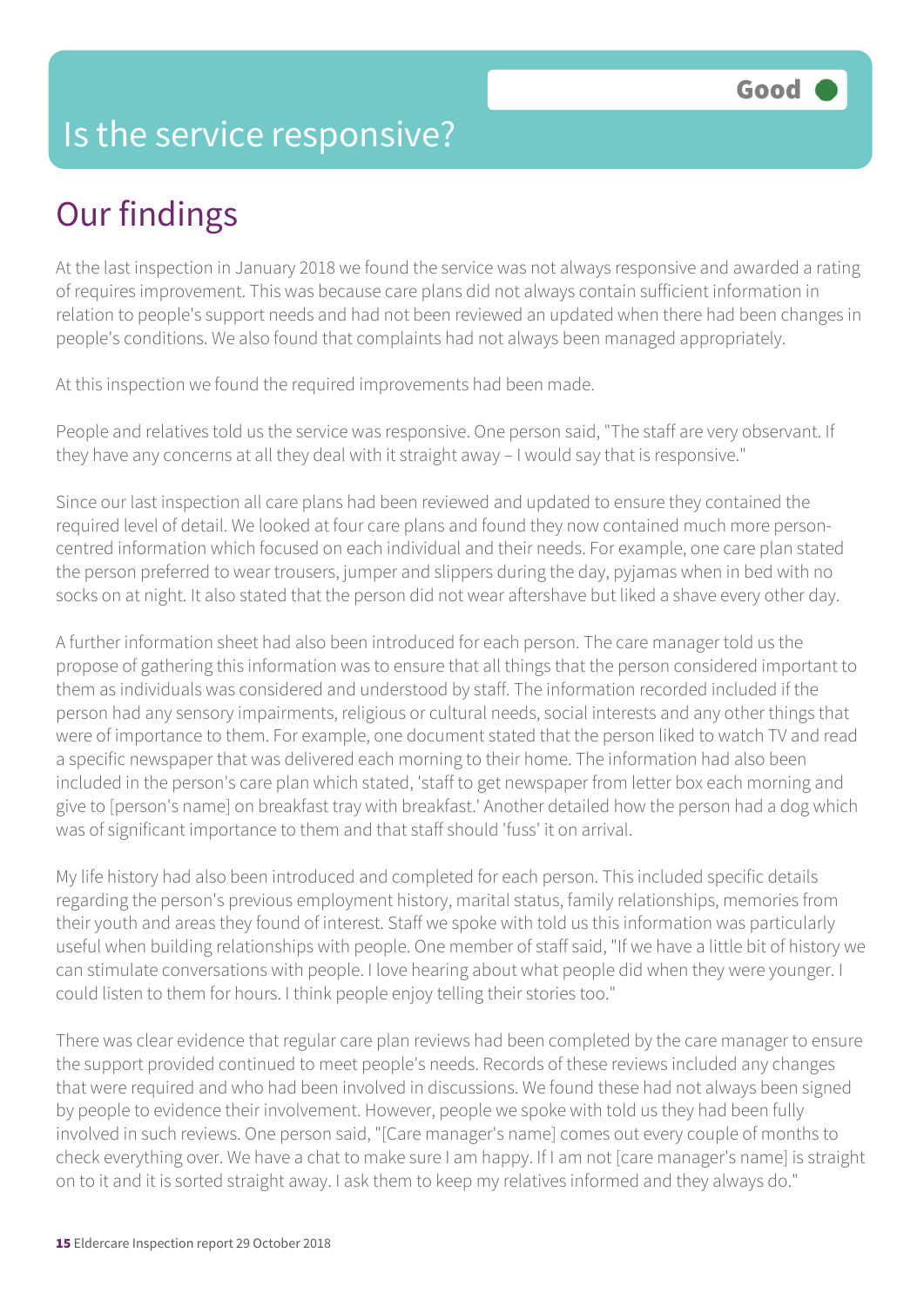The service continued to ensure they could meet people's needs before accepting a new package of care. Initial discussion took place with a social worker to obtain details such as the length and number of calls required, the support required, the person's medical history and if the person had specific times they wished for their visits to take place. The care manager than conducted a home assessment to ensure they captured details to enable them to provide a person-centred service.

We found evidence that the service responded when people's needs changed. For example, one person's health had deteriorated and they required additional support. A discussion had taken place with the person's social worker and a review meeting took place soon after. Additional support was then put in place. Another person had suffered with a virus. As a result, they needed more support. This had been implemented straight away. The person told us, "Staff were brilliant. They knew I was unwell and asked if they could call the GP. They put extra visits in place to help me and check I was okay and managing."

Staff completed daily reports after each visit which detailed what assistance had been provided to people. We saw these had been completed consistently and contained sufficient information. Staff told us they reviewed this information at each visit to ensure there had been no changes or concerns that required action.

At the last inspection we identified that complaints had not always been responded to appropriately. There had been one complaint raised since our last inspection. Records showed that all areas of concerns raised had been addressed and responded to within timescales stipulated by the provider's complaints policy. A 'concerns log' had also been introduced so management could monitor and respond to all concerns that were raised even if they were not formal complaints.

People we spoke with told us they knew how to raise concerns. One person told us, "I'd put a complaint into the office or to the care manager. If nothing happened then I'd follow the protocol that's in my book (service user guide)." Another said, "We're happy with everything. The tea time call was getting earlier so I contacted [care managers name] and they sorted it out straight away. I have no hesitation in contacting management if I have concerns."

We were presented with a folder which contained numerous compliments from people who used the service, past and present. Comments included, 'Many thanks for all your kindness and care. [Person's name] was always saying how well you all look after them and it was greatly appreciated' and 'We only knew you for a short time but what a huge difference you make to my life but most of all to [person's name]. You were all warm, friendly, supportive and above all professional.'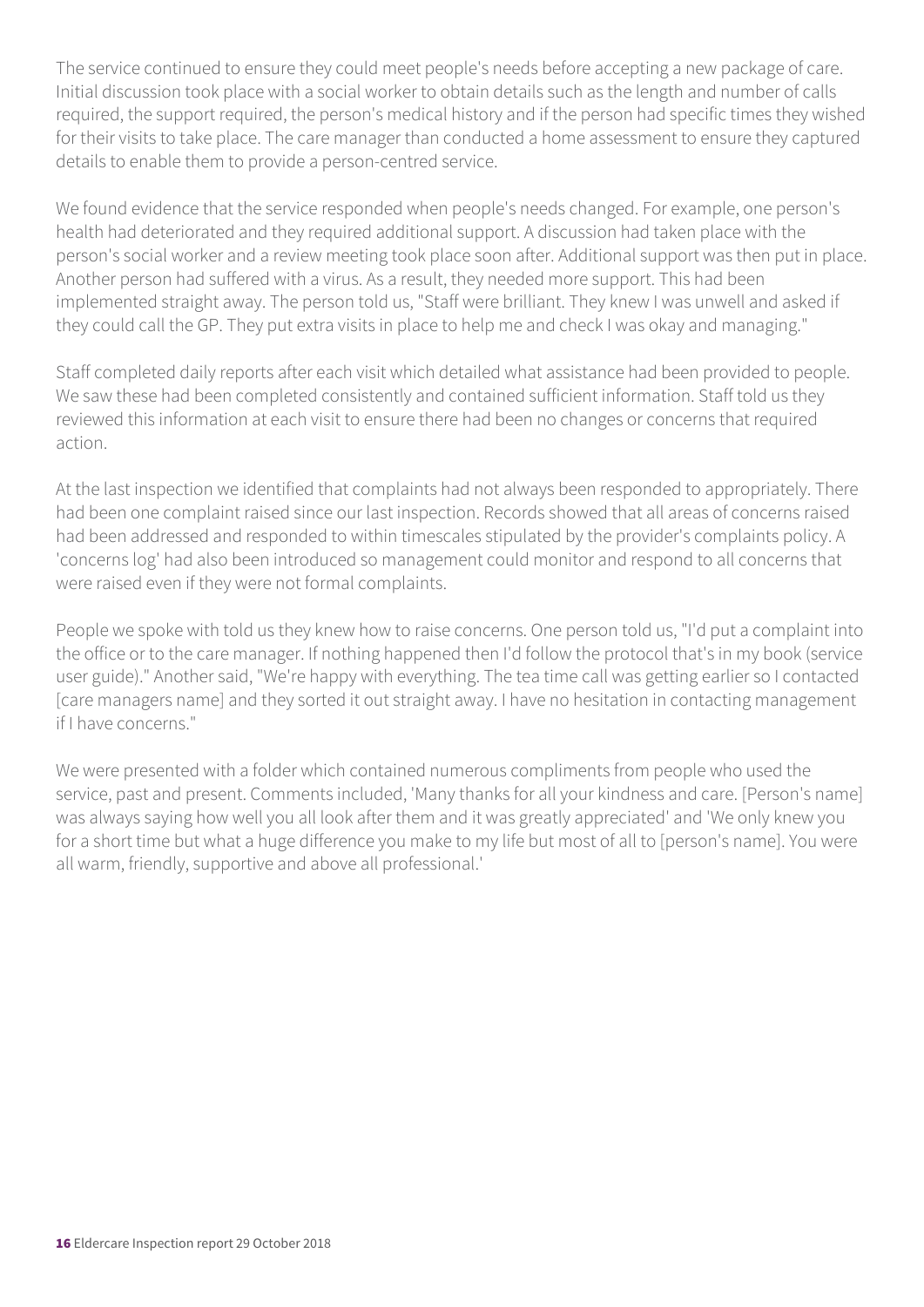#### Is the service well-led?

### Our findings

At the last inspection in January 2018 we found the service was in breach of Regulation 17 Good governance. This was because the service had failed to assess, monitor and improve the quality of the service and act on feedback that was provided. They had also failed to keep accurate, complete and contemporaneous records and did not have systems in place to ensure compliance with regulation. We also found the registered manager had very little oversight of the service and the care that was being provided. As a result, we awarded a rating of inadequate.

At this inspection we found considerable improvements had been made to show that the provider was now meeting regulations.

People and relatives told us the service was well-led. Comments included, "I think the service is well managed" and "I cannot think of anything I would change. Everything has been very good and that must be down to good leadership and management."

The service had a registered manager in place who had registered with CQC in August 2016. The manager was also registered to manage another location, Eldercare, based in Pickering. The registered manager is also the nominated individual for the registered provider and one of the company directors.

Following our last inspection, the registered manager reviewed the services management team, their performance and how they ensured they were kept up to date with the day to day running of the service. As a result, there was now only one care manager who took responsibility for the day to day management of the service who was supported by an experienced administrator. The registered manager had implemented weekly management meetings to ensure they kept up to date with what was happening at the service and records showed these had taken place consistently. The registered manager had also introduced an audit to allow them to closely monitor the care managers performance to ensure newly implemented improvements were maintained. The registered manager said, "The changes to the management structure have been positive. I can clearly see what is happening on a day to day basis and I am much more involved."

Staff we spoke with told us the support they received from management had improved. One member of staff said, "I have no problems going to the office now. [Care manager' name] has been extremely busy but I know there has been a lot of work to do. Saying that, they always have time for staff now which is an improvement. I feel part of a team."

There was a clear system now in place to ensure quality assurance audits were conducted on a regular basis to monitor and improve the service. Audits of medicines administration records, daily visit reports and accidents and incidents were now in place. The care manager had also introduced effective systems so they could monitor when care plan reviews, supervisions, training and staff appraisals were due. The audits we viewed demonstrated that where any concerns were found, these were addressed and appropriate action had been taken. For example, one to one discussions with staff who had made an error, group discussions in staff meetings and refresher training if required.